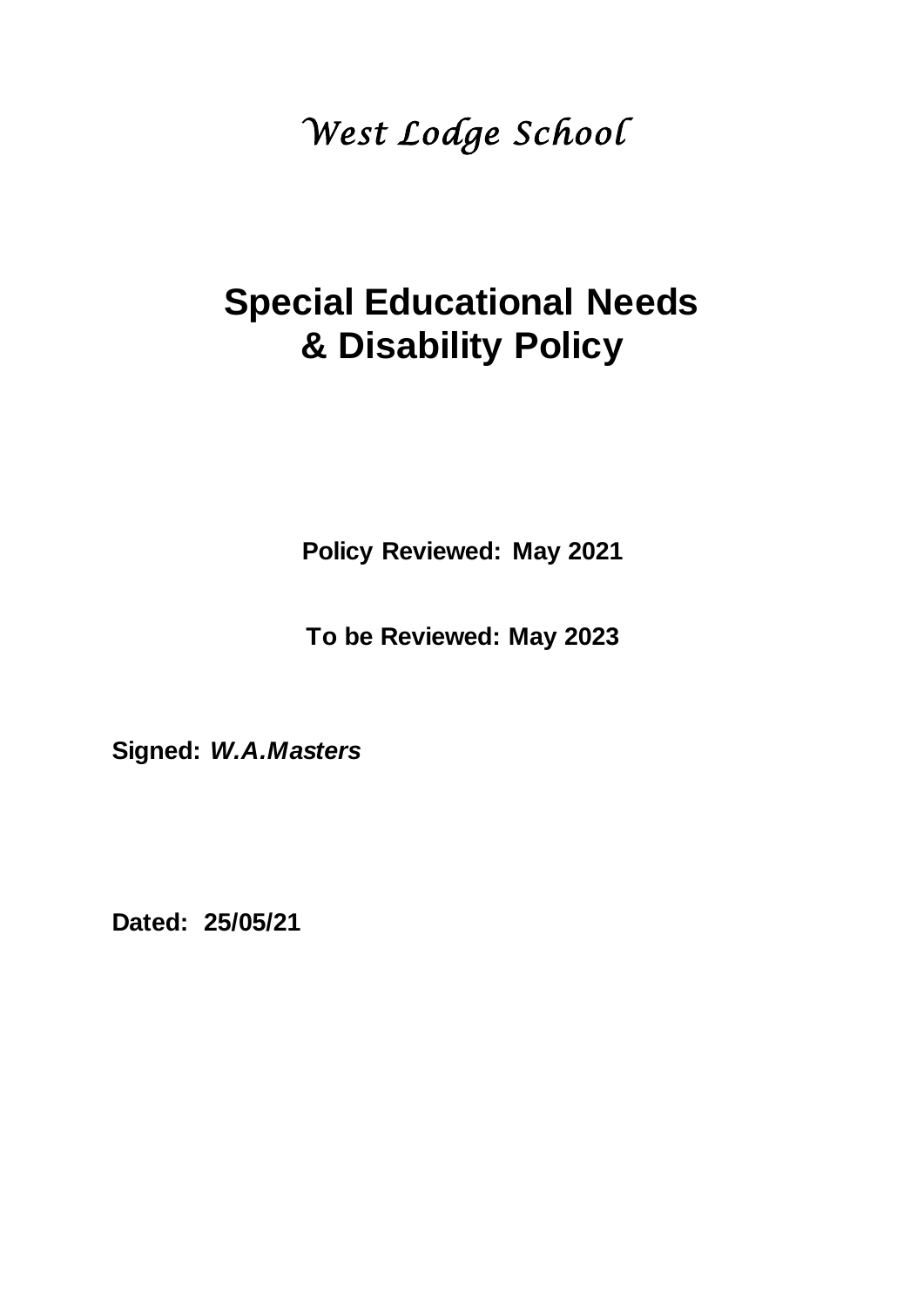# **Special Educational Needs and Disability (SEND) policy**

Name of SENCo: Mrs Wendy Masters

Name of SEN Governor: Mrs Chris Head-Rapson

#### **What is covered in this policy:**

- 1. Aims.
- 2. What is meant by special educational needs or a disability (SEND)
- 3. Identification of Special Educational Needs.
- 4. Monitoring and reviewing.
- 5. Roles and responsibilities.
- 6. What should a parent do if they think their child may have special or additional educational needs?
- 7. How will children with SEND be included in activities outside the classroom including school trips?
- 8. Pupils with medical needs.
- 9. Partnership with parents.
- 10.Support services for parents.
- 11.Pupil Voice.
- 12.Access arrangements for exam concessions.
- 13.Monitoring and Evaluation.
- 14.Complaints.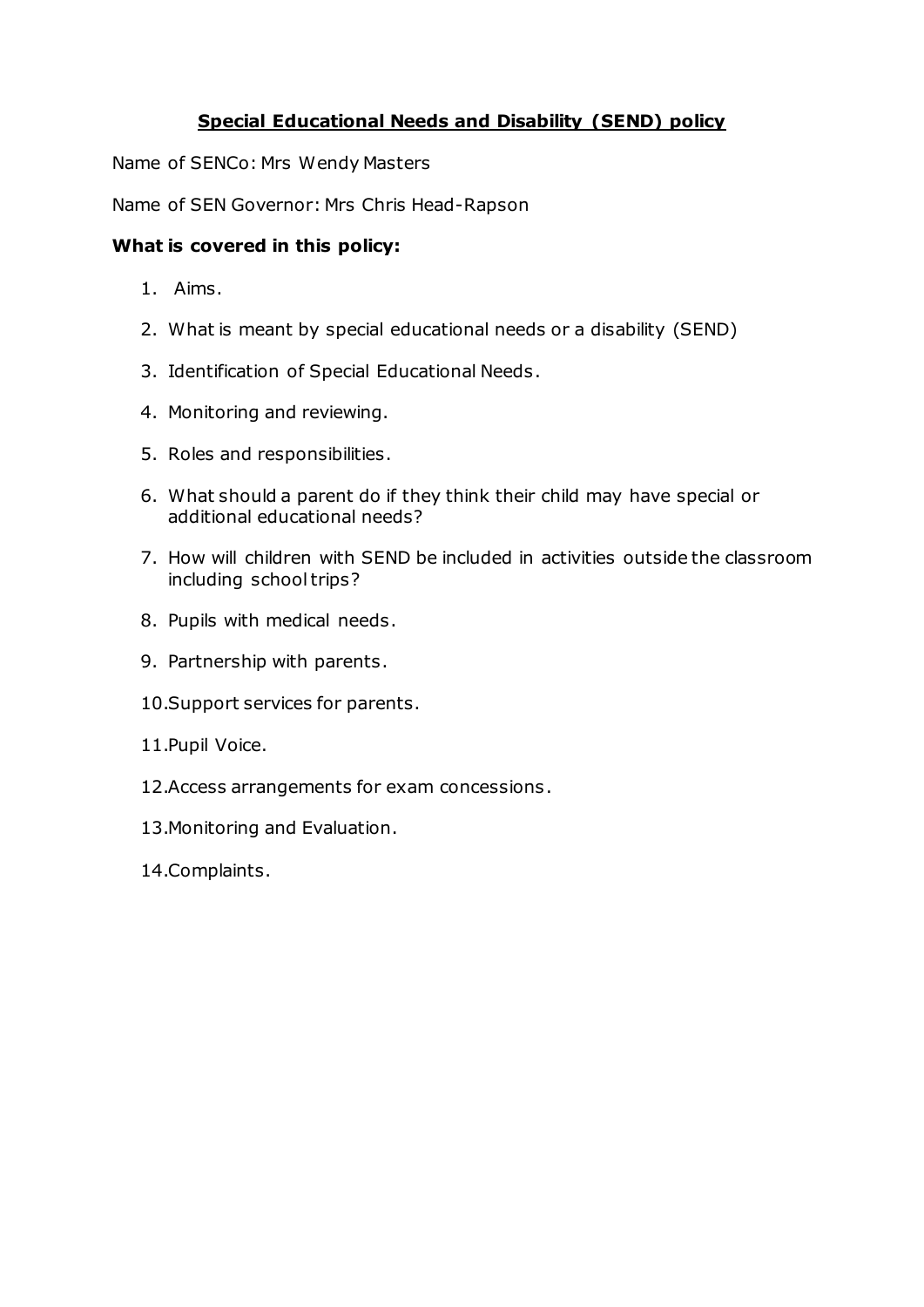# **1. Aims of this SEND policy**

This policy also applies to the Early Years Foundation Stage (EYFS) and before and after school activities.

West Lodge School provides a broad and balanced curriculum for all children. The school is a non-selective school. The school recognises that pupils will attain different levels at different times, and that some will require an increased level of support in order to maintain progress. This policy indicates the steps that will be taken to ensure that pupils' progress is being monitored and what action is to be taken to increase the opportunities for success. It should be noted that we do not have the facilities to offer highly specialised and intensive treatment.

The school will have regard to the SEN and Disability Code of Practice, 0-25 years 2014 (SEND Code 2015)and Equality Act 2010.

The school has appointed a Special Educational Needs and Disabilities Coordinator (SENCo) – Mrs Wendy Masters.

At West Lodge School we aim to enable all children to achieve their full potential and to develop the skills and processes required for them to become independent learners. We will support all children to help them to develop a positive self-image and we will offer them all purposeful learning experiences.

The school will develop a vision of inclusion, which will be based upon the desire to create a socially inclusive community within the school. No child will be discriminated against because of disability or learning difficulty. To this end the school will make reasonable adjustments to promote and extend access for children with special educational needs and disabilities. We aim to create an environment where there is a place for everyone and there is a feeling that everyone belongs.

The aims of our special educational needs and disability (SEND) policy and practice in this school are to work within the guidance provided in the SEND Code of Practice (2015):

- To make reasonable adjustments for those with a SEND by taking action to increase access to the curriculum and the environment for all.
- To ensure that children and young people with SEND are included in the activities of the school with pupils who do not have SEND.
- To identify children within the four broad areas of need:
	- 1. Communication and interaction,
	- 2. Cognition and learning,
	- 3. Social, emotional and mental health,
	- 4. Sensory/physical.
- To provide quality first, highly differentiated teaching to meet the needs of all children.
- To listen, respond to and work in partnership with parent/carers and pupils in order to ensure that they are involved in the planning of their provision.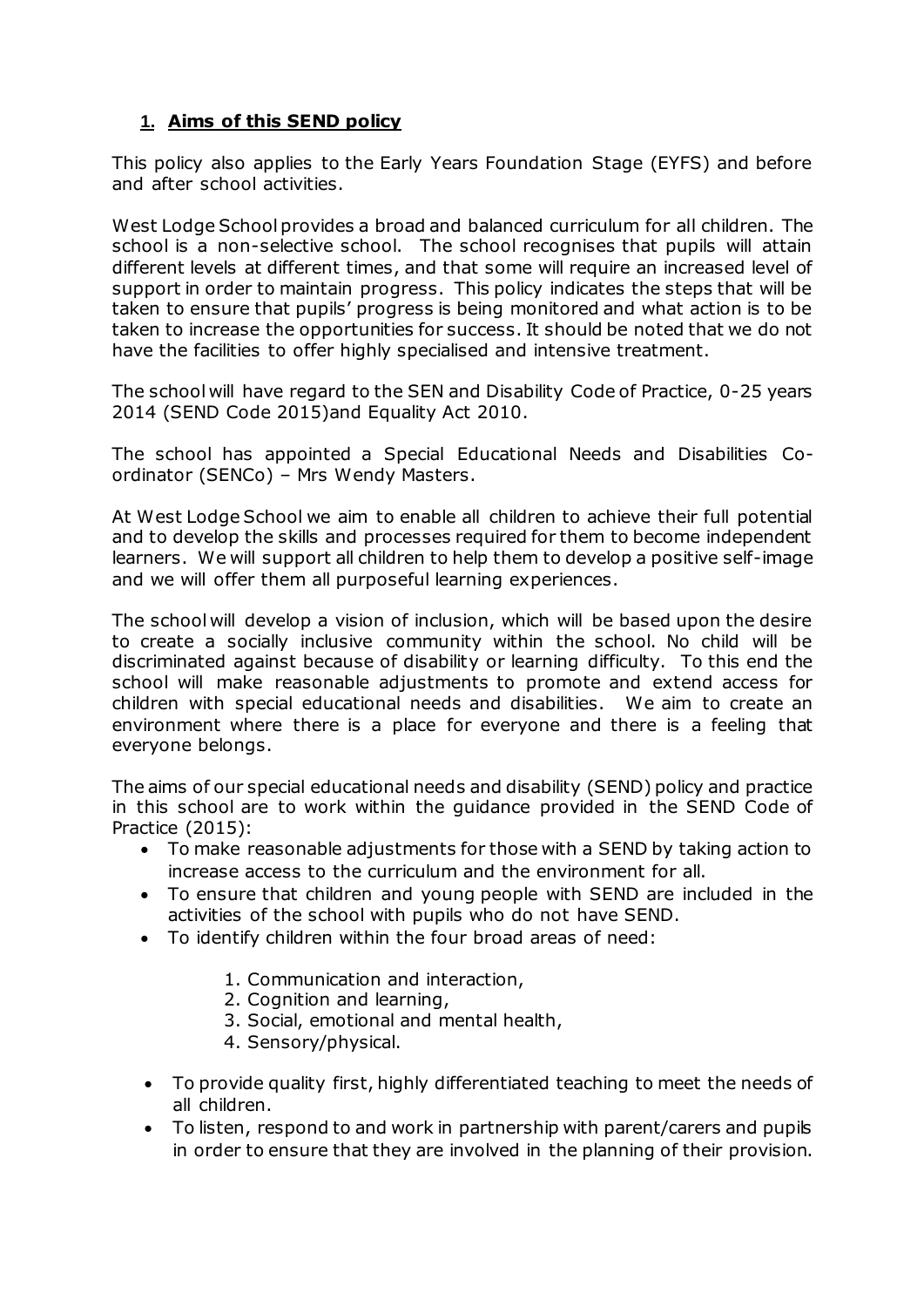- To support pupils with medical conditions to achieve full inclusion in all school activities by ensuring consultation with health and social care professionals in order to meet the medical needs of pupils.
- To work in cooperative and productive partnership with neighbouring local authorities and other outside agencies, to ensure there is a multiprofessional approach to meeting the needs of our vulnerable learners.

## **2). What is meant by special educational needs or a disability (SEND)?**

The definition for SEN and for disability from the SEND Code of Practice (2015) states:

SEN: A child or young person has special educational needs if he or she has a learning difficulty or disability which calls for special educational provision to be made for him or her. A learning difficulty or disability is a **significantly greater difficulty in learning than the majority of others of the same age.** Special educational provision means **educational or training provision that is additional to, or different from**, that made generally for others of the same age in a mainstream setting in England.

Disability: Some children and young people who have SEN may have a disability under the Equality Act 2010 – that is '…**a physical or mental impairment which has a long-term and substantial adverse effect on their ability to carry out normal day-to-day activities'.** This definition includes sensory impairments such as those affecting sight or hearing, and long-term health conditions such as asthma, diabetes, epilepsy, and cancer.

Children must not be regarded as having a learning difficulty solely because the language or form of language of their home is different from the language in which they will be taught.

Special educational provision means, for children of two or over, educational provision which is additional to, or otherwise different from, the educational provision made generally for children of their age in school.

#### **3.Identification of SEN**

When a child fails to respond to the strategies put in place in the classroom, further targeted intervention is sometimes necessary. We know when pupils need help if:

- Concerns are raised by pupils, parents/carers, external agencies, teachers, or the pupil's previous school, regarding a pupil's level of progress or inclusion.
- Screening or intervention monitoring such as that completed on entry, or as a result of a concern being raised, indicates a gap in knowledge and/or skills.
- Whole school tracking of attainment outcomes indicates lack of expected levels of progress.
- Pupils' attainments are tracked using the whole school tracking system and are then discussed in termly progress meetings that are undertaken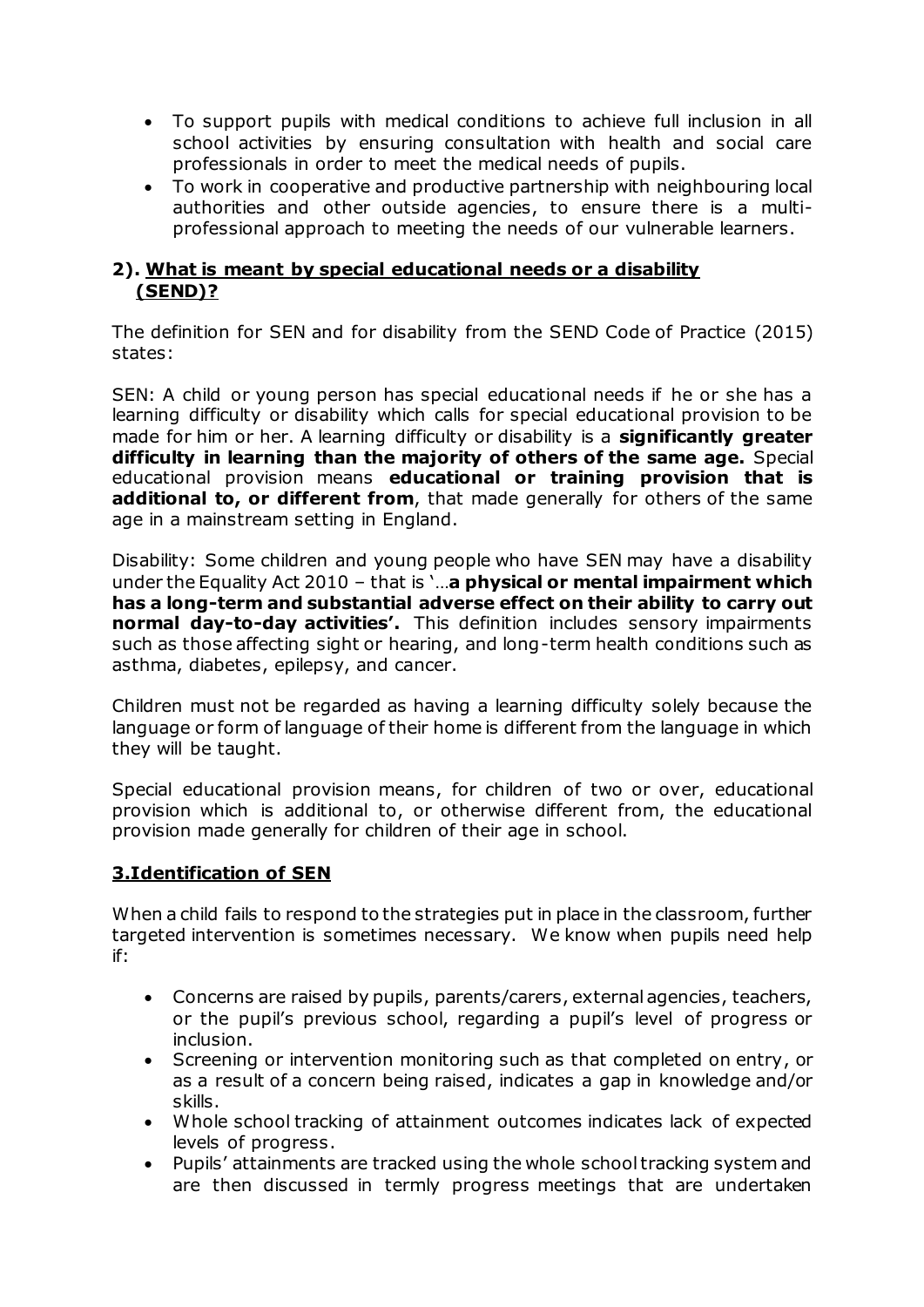between the class teacher, SENCO and a member of the Senior Leadership team.

- Additional action to increase the rate of progress is identified and recorded. This will include a review of the impact of the differentiated teaching being provided to the child and if required, provision to the teacher of additional strategies or interventions to further support the success of the pupil.
- Where it is felt that special educational provision is required, parents will be consulted and their support for additional provison for their child will be sought.
- Action relating to SEN support will be modelled on the 2015 Code of Practice graduated approach and follow an **assess, plan, do and review model**:

1. **Assess:** A pupil's current rate of progress, attainment and ability together with current provision being made for them will be considered by the class teacher and SENCo in order to make an accurate assessment of the pupil's needs. Parents will also be consulted for their input.

2. **Plan:** If review of the action taken indicates that "additional to and different from" support will be required, then the views of all involved including the parents and the pupil will be obtained and appropriate evidence-based interventions identified, implemented and recorded by the class/subject teacher with advice from the SENCo. These will be recorded on the class provision map.

3. **Do:** The class teacher remains responsible for all children, including those identified with SEN, and quality first teaching that is differentiated is the main form of support for all children and young people. Additional support or interventions (SEN support) will be recorded on the class provision map and, where needed, an individual education plan (IEP) that will identify a clear set of expected outcomes, which will include challenging and relevant academic and developmental targets that take into account parents' and children's views. Parents and the pupil will also be consulted on the action they can take to support attainment of the desired outcomes*.* All pupils receiving additional support will help to write their Pupil Passport which will be circulated to all staff who work with them to show how they can best be supported.

4. **Review:** Progress towards these outcomes will be tracked and reviewed termly with pupils, parents and staff.

If progress rates are still judged to be inadequate despite the delivery of high quality interventions, advice will be sought from external agencies regarding strategies to best meet the specific needs of a pupil. This will only be undertaken after parental permission has been obtained and may include referral to:

- Speech and Language therapist
- Occupational Therapy
- Visual or Hearing Impairment team
- Educational Psychologist
- Community Paediatricians
- CAMHS (Child Adolescent Mental Health Services)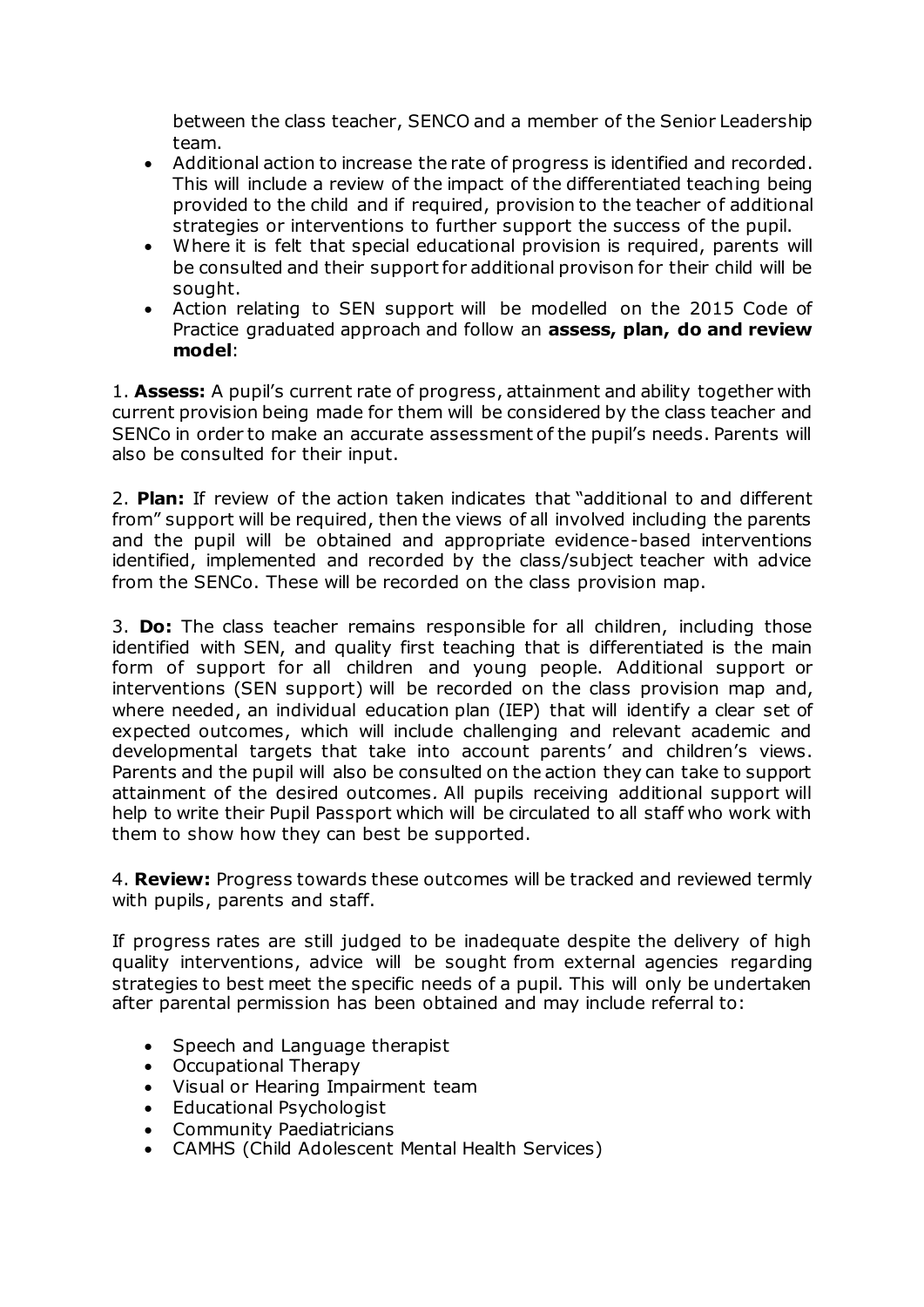External specialists may act in an advisory capacity, provide additional specialist assessment or be involved in teaching the pupil directly.

For a small percentage of pupils, whose needs are significant and complex and the SEN Support required to meet their needs cannot reasonably be provided from within the school's own resources, a request will be made to the local authority to conduct an assessment of education, health and care needs. This may result in an Education, Health and Care plan (EHCP) being provided.

Those children with learning difficulties and/or disabilities, as well as those with an EHCP are identified and assessed as early as possible. Strengths as well as weaknesses are always identified.

Wherever possible, children with learning difficulties and/or disabilities, as well as those with an EHCP, are supported within the classroom setting. At times, there are also different strands of support and action which may be taken to meet children's needs within the teaching environment. For example, a pupil may be withdrawn for additional help at specified times on a one-to-one basis. At other times, a pupil may work with additional support in a small group situation. Wherever possible, the school will endeavour to provide the necessary support a child requires. However, where existing resources cannot fully meet a child's needs, parents may be asked to consider funding additional one to one support for their chuld.

#### **4. Monitoring and Review Process**

- The names of children on the SEN support list are updated termly.
- Under "Assess, plan, do and review" the SENCO, together with members of the SMT, monitors the progress of children within school.
- The SENCO, in consultation with class teachers, analyses termly test results and identifies the children who will need support to take their learning forward.
- Provision maps, Individual Education Plans and Pupil Passports are reviewed termly.
- EHC plans are reviewed annually. All parties involved with the child are invited to contribute to the review and they are invited to the review meeting at the school.

#### **5. Roles and Responsibilities**

Provision for children with special educational needs is a matter for the whole school. The governing body, the Head Teacher, the SENCo and all other members of staff, particularly class teachers and teaching assistants, have important dayto-day responsibilities. All teachers are teachers of children with special educational needs.

#### **The Governing Body**

- The Governing Body will do its best to secure the necessary provision for any pupil identified as having special educational needs.
- The Governing Body will review the Policy and Working Practice Guidelines.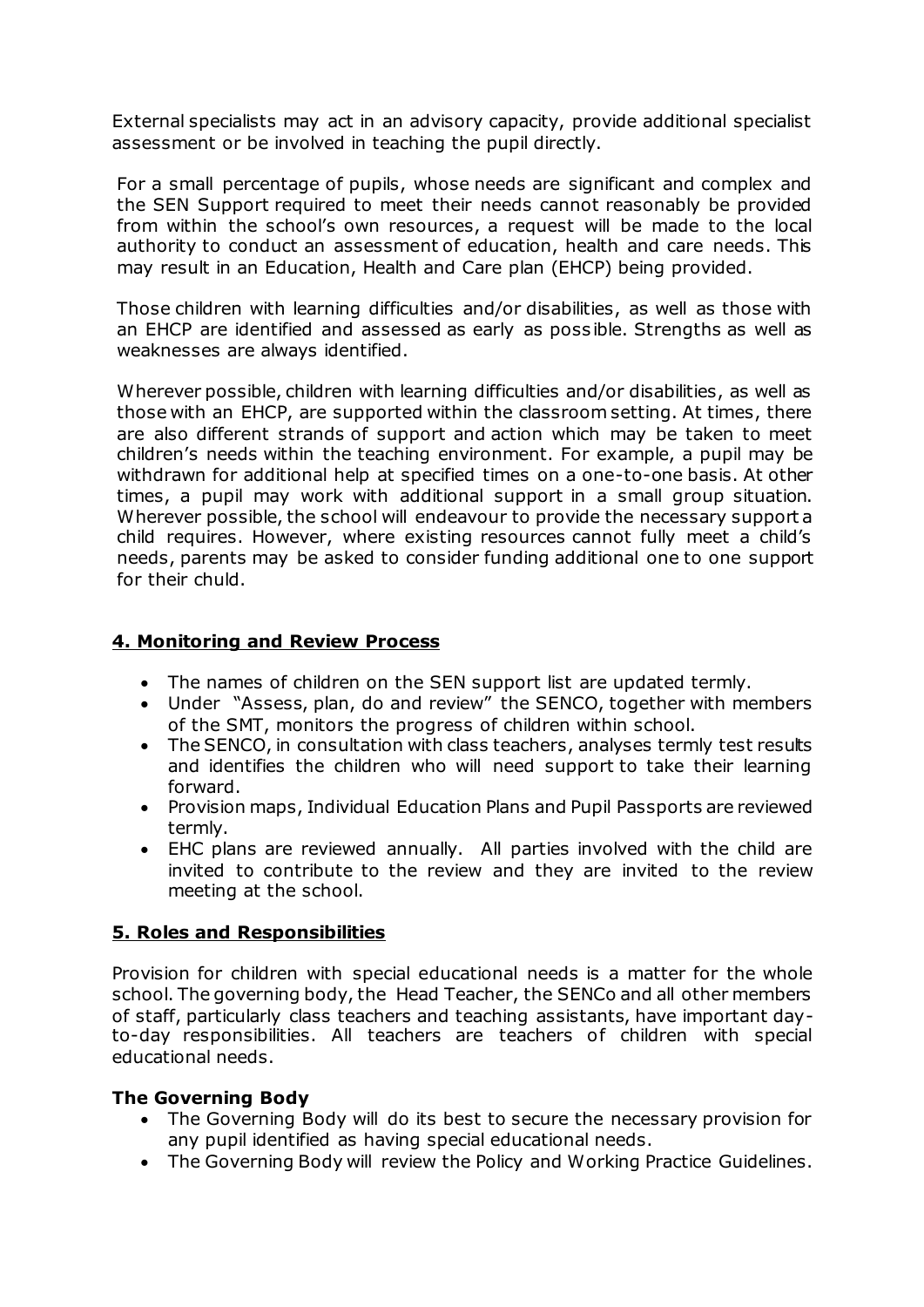## **The Head Teacher**

 The Head Teacher is responsible for the management of all aspects of the school's work, including provision for children with special educational needs/ learning difficulties and disabilities.

## **The SENCo**

The key responsibilities of the SEND Co-ordinator are:

- To oversee the day-to-day operation of the school's SEND policy
- To co-ordinate provision for children with SEND
- To liaise with and advise fellow teachers
- To manage and oversee learning support assistants
- To oversee the records of all children with SEND.
- To liaise with parents of children with SEND.
- To contribute to the in-service training of staff
- To liaise with external agencies including the L Authority's support and educational psychology services, health and social services, and voluntary bodies.
- Where necessary to carry out certain assessments to help identify specific barriers to learning.

## **Curriculum Co-ordinators**

 The curriculum co-ordinators are responsible for ensuring that curriculum policies are inclusive of all children and reflect the needs of those with SEND.

#### **Class Teachers**

- Class Teachers are responsible for the day-to-day support of children with SEND by delivering quality first, highly differentiated teaching which meets the needs of the child's targets as set out in their IEP
- Together with the SENCO, class teachers will set and review targets and provision on Provision maps and Individual Education Plans.
- Efffective communication between class teachers especially during times of transition, for example from one key stage to the next, will help identify children with SEND and ensure a smooth transition and successful inclusion.
- Any information passed to the school from any Early Years settings or parents/carers, regarding children with learning difficulties and disabilities, will be shared with the SENCo.
- The class teacher usually initiates concerns that a child may have learning or other difficulties. These concerns are shared with the SENCo.
- The class teacher then talks to the child's parents/carers and their views on the child's development and any background information provided are taken into account to help in making an assessment of the difficulties.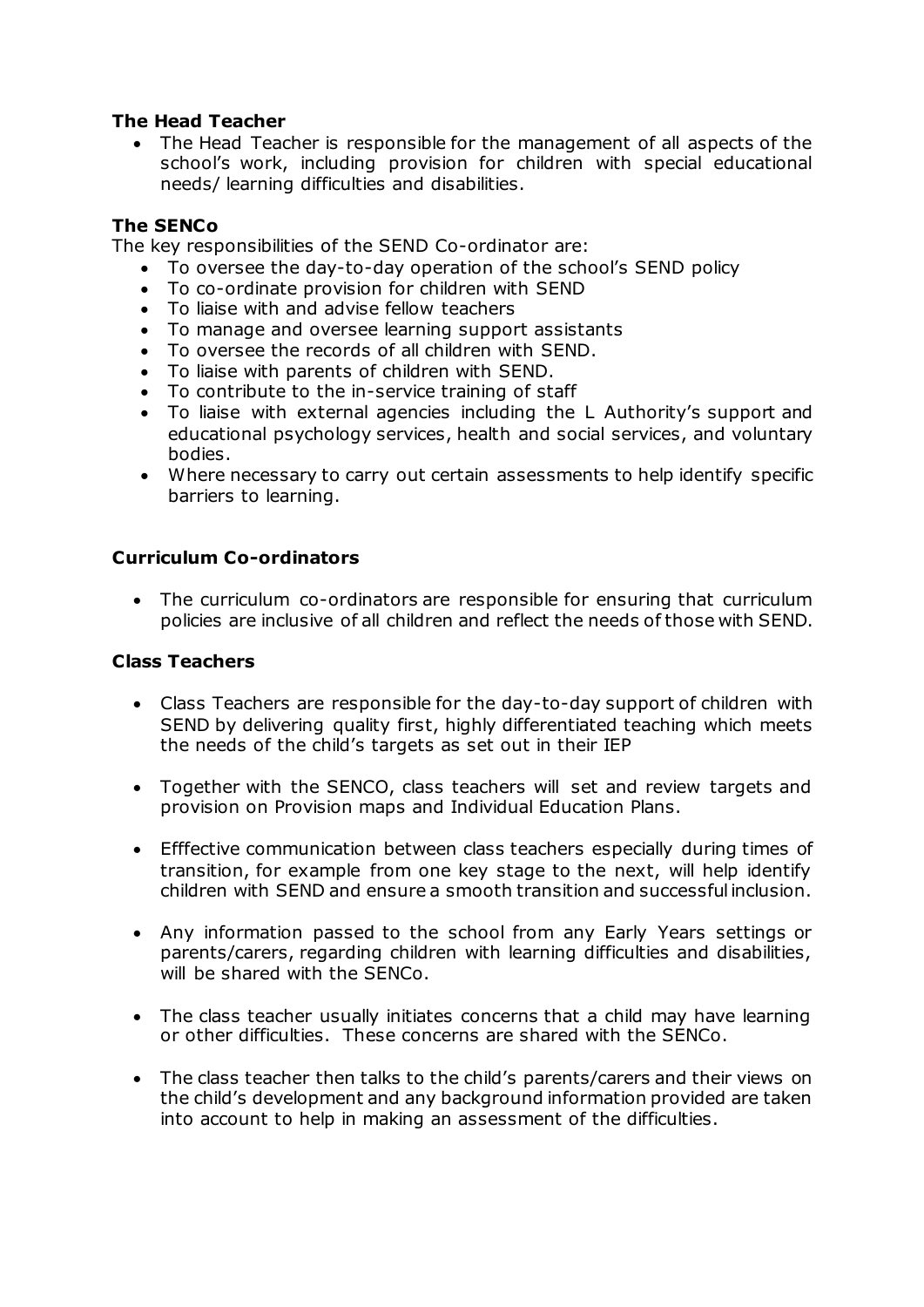## **6) What should a parent do if they think their child may have special or additional educational needs?**

- If parents have concerns relating to their child's learning these are initially discussed with the child's teacher. This may then result in a referral to the school SENCo.
- Parents may also contact the SENCo or the Head Teacher directly if they feel this is more appropriate.
- All parents will be listened to. Their views and their aspirations for their child will be central to the assessment and provision that is provided by the school.

## **7) How will children with SEND be included in activities outside the classroom including school trips**?

- Risk assessments are carried out and procedures are put in place to enable all children to participate in school activities where reasonably possible.
- The school ensures it has sufficient staff expertise or will seek external specialist advise to make reasonable adjustments for children with SEND to access school provided activities.

**8) Pupils with medical needs (Statutory duty under the Children and Families Act**) See also First Aid Policy incorporating supporting children with medical conditions.

- Pupils with medical needs that affect daily access or require the administration of medical support will have a detailed Health Care Plan compiled in partnership with the designated member of staff and parents and the pupil themselves.
- It is the parent's responsibility to keep the school informed about any changes to the pupils condition or medication and to make sure that all medication kept in school is within date.
- All medicine administration procedures adhere to the Department of Education (DfE) guidelines included within Supporting Pupils at School with Medical Conditions (DfE) 2014.

# **9. Partnership with Parents**

The school recognises and values the importance of working in partnership with parents and welcomes the valued support they can offer. Parents have a unique knowledge of their child and valuable information to share with the school which will contribute to the identification and assessment of the child's needs. We understand the concern parents may feel when their child's learning difficulties are first identified and seek to alleviate their anxieties by keeping them fully informed and involved at all times. Parents' input is sought when agreeing IEP targets and pupil passports and if applying for an EHCP. The SENCo operates an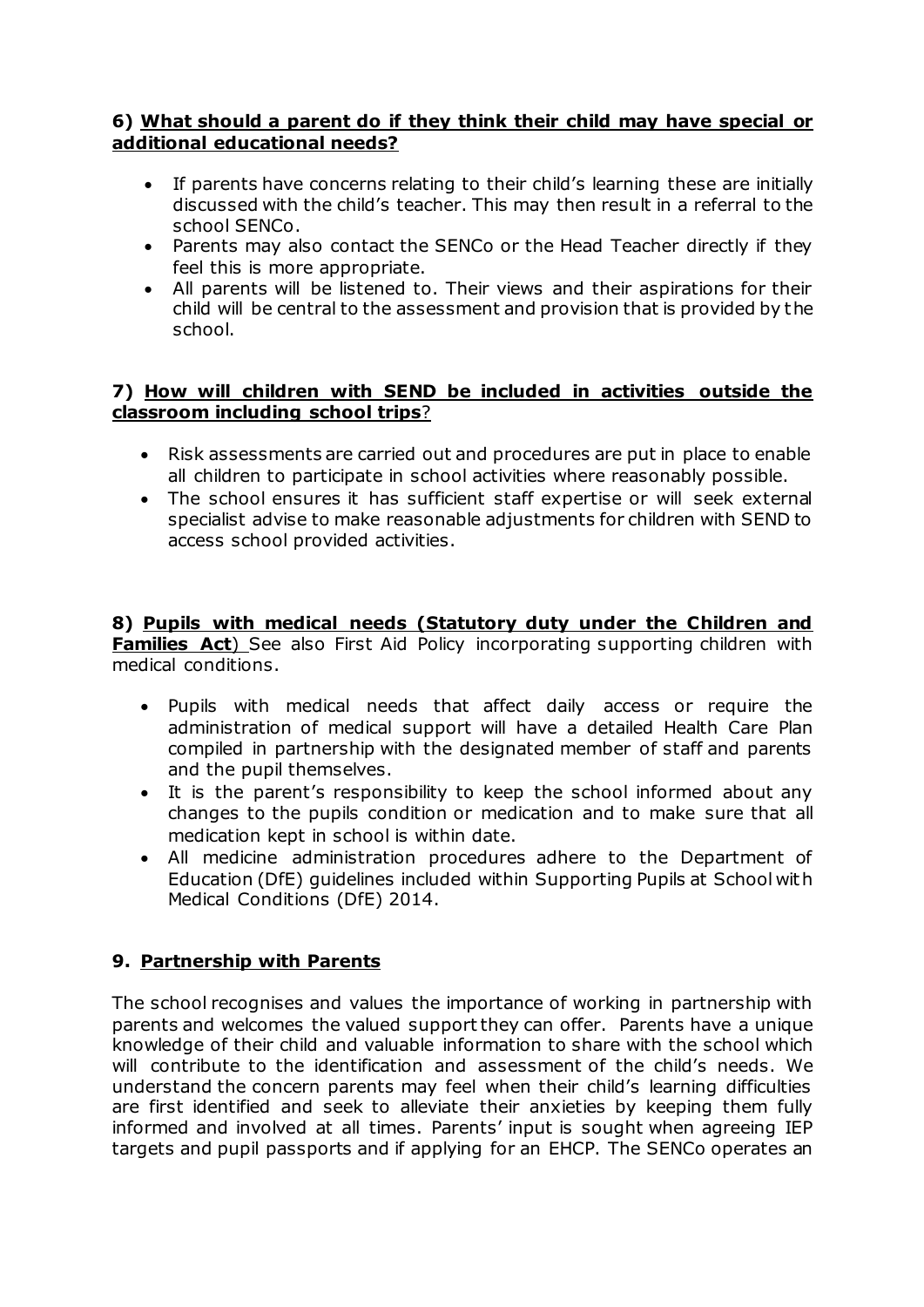open door policy and parents are able to discuss any concerns that they might have about their child whenever they arise.

## **10) Support services for parents of pupils with SEND include:**

- Parent Partnership Services (PPS) offer independent advice and support to parents and carers of all children and young people with SEND. These can be accessed via the Local Authority website and their Local Offer information.
- The PPS will also provide information on how to access an Independent Supporter for those parents whose children are being assessed for an EHCP. Independent Supporters aim to provide guidance to parents regarding the EHCP process.
- Bexley VOICE and SNAP are parental run services which can advise and support families with children who have additional or special educational needs.
	- [www.bexleyvoice.org.uk](http://www.bexleyvoice.org.uk/)
	- [www.bexleysnap.org.uk](http://www.bexleysnap.org.uk/)

# **11) Pupil Voice**

Pupils have a right to participate and express an opinion in any matter affecting them. The school will, wherever possible enable children to play a full and active part in any plans that are drawn up on their behalf and the views of the child will be sought and, where practical, taken into account. Children with SEND will work with the SENCO to compile their own Pupil Passports. Where appropriate, IEP targets will be discussed and reviewed with children, so enabling them to have ownership of their learning.

#### **12. Access arrangements for exam concessions**

Where a pupil has a history of need, support and concessions to the normal way of working, assessment and application for access arrangements for public examinations will be made by the school. For Bexley Selection Tests, the Local Authority requires that the pupils SEN has been identified at least a year before the application and that concessions or adaptations similar to those being requested are the pupils normal way of working. An EP assessment or similar medical report will be required to support the request. Details about this can be found on Bexley Council's website.

# **Evaluation/Success Criteria**

In order to demonstrate the effectiveness of this policy the Governors and staff will keep the aims and principles of this policy under review. To enable them to do this the following questions will be addressed:

 Have all pupils, including those with learning difficulties and disabilities, had access to a broad and balanced curriculum, encompassing the National Curriculum?